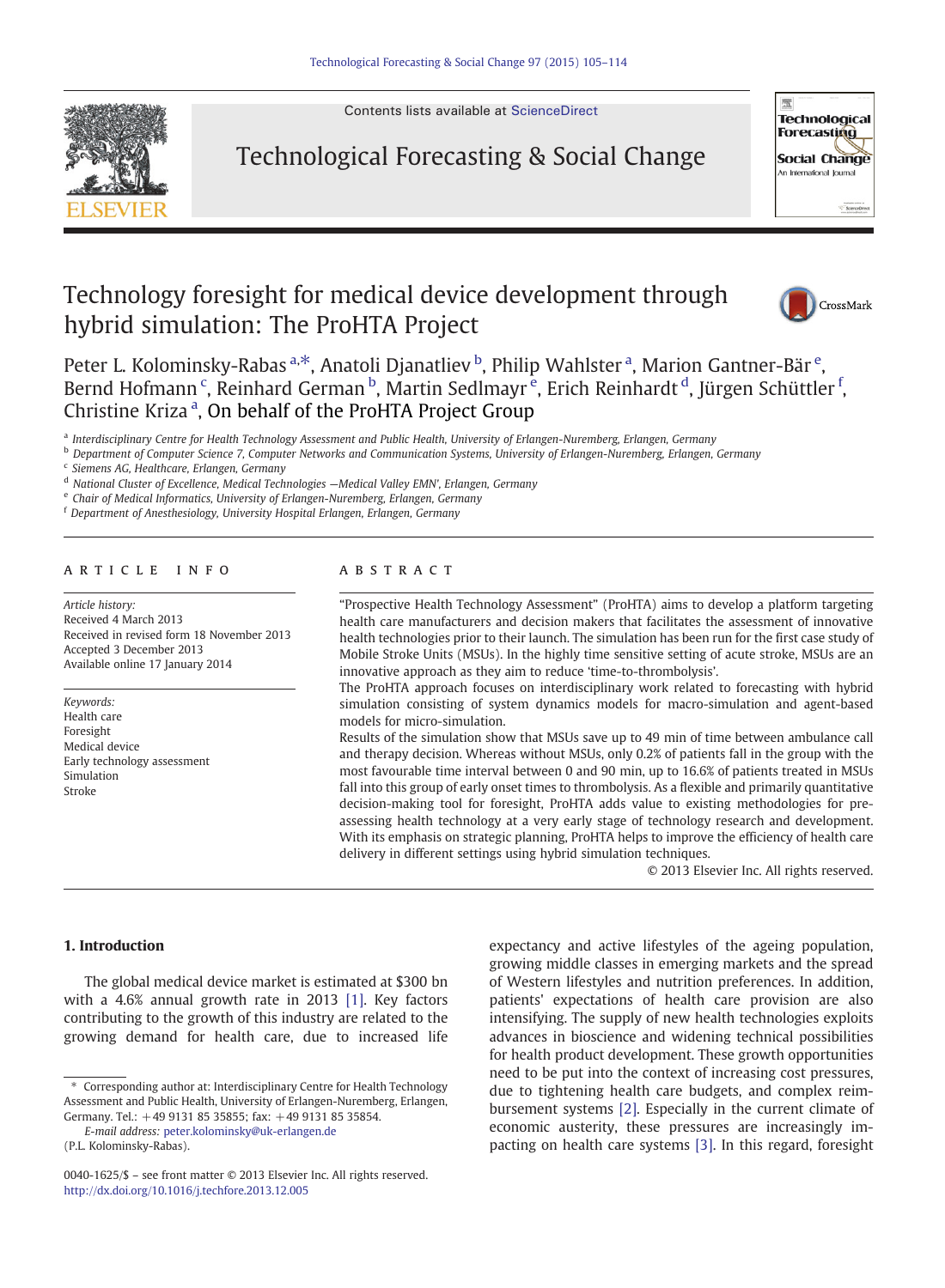methods are useful for predicting such health care relevant developments in the future.

### 1.1. Foresight approaches: general outlook, health specific methods and their use

Health foresight methods are wide ranging, but trend analysis including modeling and simulation and scenario planning are most widely used. In addition, the DELPHI method which focuses on the systematic iteration of expert panels is an established interactive forecasting method [\[4,5\].](#page--1-0) Concerning an extensive overview of forecasting methods and applications we refer to Armstrong [\[6\]](#page--1-0) and Markridakis [\[7\].](#page--1-0) A useful overview of scenario analysis planning for strategic management to support decision making is provided by Postma et al. [\[8,9\].](#page--1-0)

Forecasting requires accurate data gathering, along with combining economic and health information into predictive models [\[2\].](#page--1-0) Existing health forecasting methods are currently used increasingly in the context of global health and specifically infectious diseases [\[10\],](#page--1-0) but there is great opportunity to learn from and customize foresight methods to improve the process of health technology innovations. The impact of Health Information Technology (HIT) in the area of health care is increasing as its use aims at reducing costs and improving patient experience and quality, for example through the application of Technology Forecasting and Technology Assessment [\[11\].](#page--1-0) The use of Technology Intelligence in research forecasting aims at improvements in policy planning and implementation [\[11\].](#page--1-0) Information (and Communication) Technology is used extensively within Foresight Support Systems (FSS), a concept which aims to reduce uncertainty [\[12,13\].](#page--1-0) According to Banuls et al., FSS in collaborative computer-based systems aims at supporting communication, decision modeling and rules of order in foresight processes. Scenarios and simulation are used as specific FSS modeling tools [\[14\].](#page--1-0)

#### 1.2. Health care innovations: industry perspective

Successfully launching innovations is time sensitive and requires strategic and future-oriented thinking. Health technology manufacturers often fail at this task and lose millions as existing methods of early detection and evaluation of all the aspects of a new technology have shortcomings. Bringing a new product successfully from 'bench to bedside' has become increasingly complex in recent years. The diffusion of innovation in the health care market is subject to multiple requirements of third parties, including regulators such as the "Food and Drug Administration" (FDA) in the USA and "European Medicines Agency" (EMA) in the European Union. Other actors include Health Technology Assessment agencies at the national level as well as payers. These strict regulatory requirements combined with the ever increasing importance of reimbursement decisions for successful health technology commercialization require careful planning [\[15\]](#page--1-0). The health care industry is unique in that there are large national differences which have to be considered for regulatory processes, HTA decision making and reimbursement requirements. Due to the composition of health systems, for example manufacturers need to consider disparities in terms of direct or indirect negotiations with health care payers and providers. Average life cycles of medical devices range from 18 to 24 months, and are thus much shorter than for

drugs [\[16\].](#page--1-0) In addition, the differences between medical devices and pharmaceuticals are also characterised through the context of incremental technological innovation of medical devices [\[17\].](#page--1-0) Further differences between drugs and medical devices and their impact on assessment technologies are highlighted by Drummond et al. [\[18\].](#page--1-0) Long HTA processes have the effect that manufacturers share a larger risk that competing products access the markets in the meantime. In addition to assessing clinical outcomes, other aspects need to be considered, such as potentially, patient preferences and health economic impacts.

Assessing new innovations at an early stage is difficult as there is a lack of available evidence and current methodologies are limited in their reach. New methodological approaches are therefore necessary to estimate unmet needs within global health care systems and to assess the market potentials of emerging health technologies [\[19\]](#page--1-0).

The objective of this work is to enrich current methodologies for technology assessment by the added value of starting the assessment at an earlier time.

#### 1.3. Existing assessment methods for health technology

Established health technology assessments can only partially address these needs, as they strongly focus on an economic analysis of technology costs and on the benefits to the patient, based on technology-specific data, as soon as data is available [\[15\].](#page--1-0) Health technology assessment refers to a process of systematic assessment of new technologies, treatments and methods in health care. As the approach is based on the results of evidence-based studies, in general it is only possible to apply HTA after the development or launch of a new technology.

In addition, the terms Early Technology Assessment and Future-oriented Technology Assessment have emerged [\[20,21\].](#page--1-0) The relevant concepts estimate cost-effectiveness at an early stage of technology development, and re-iterate this evaluation as the development progresses [\[16\]](#page--1-0). Early and future-oriented health technology assessments, as well as Horizon Scanning, are steps in the right direction which have already been taken. We refer to Ijzerman and Steuten for a detailed literature review on methods for the early assessment of medical technologies [\[19\].](#page--1-0) The authors argue that in order to produce the right information to decision makers, no single solution has been found to be effective [\[19\].](#page--1-0) Hence it is important to combine methods according to their advantages and disadvantages.

#### 2. Background

#### 2.1. ProHTA—overview, goals, added value

A new approach, "Prospective Health Technology Assessment" (ProHTA) is proposed to address other methodologies' shortcomings and to provide added value to developing innovations in medical product development.

"Prospective Health Technology Assessment" (ProHTA) is a project within the National Cluster of Excellence "Medical Technology—Medical Valley EMN (European Metropolitan Region Nuremberg)", funded by the German Ministry of Education and Research. ProHTA aims to develop a scientific service platform targeting primarily health care manufacturers that facilitates the assessment of innovative health